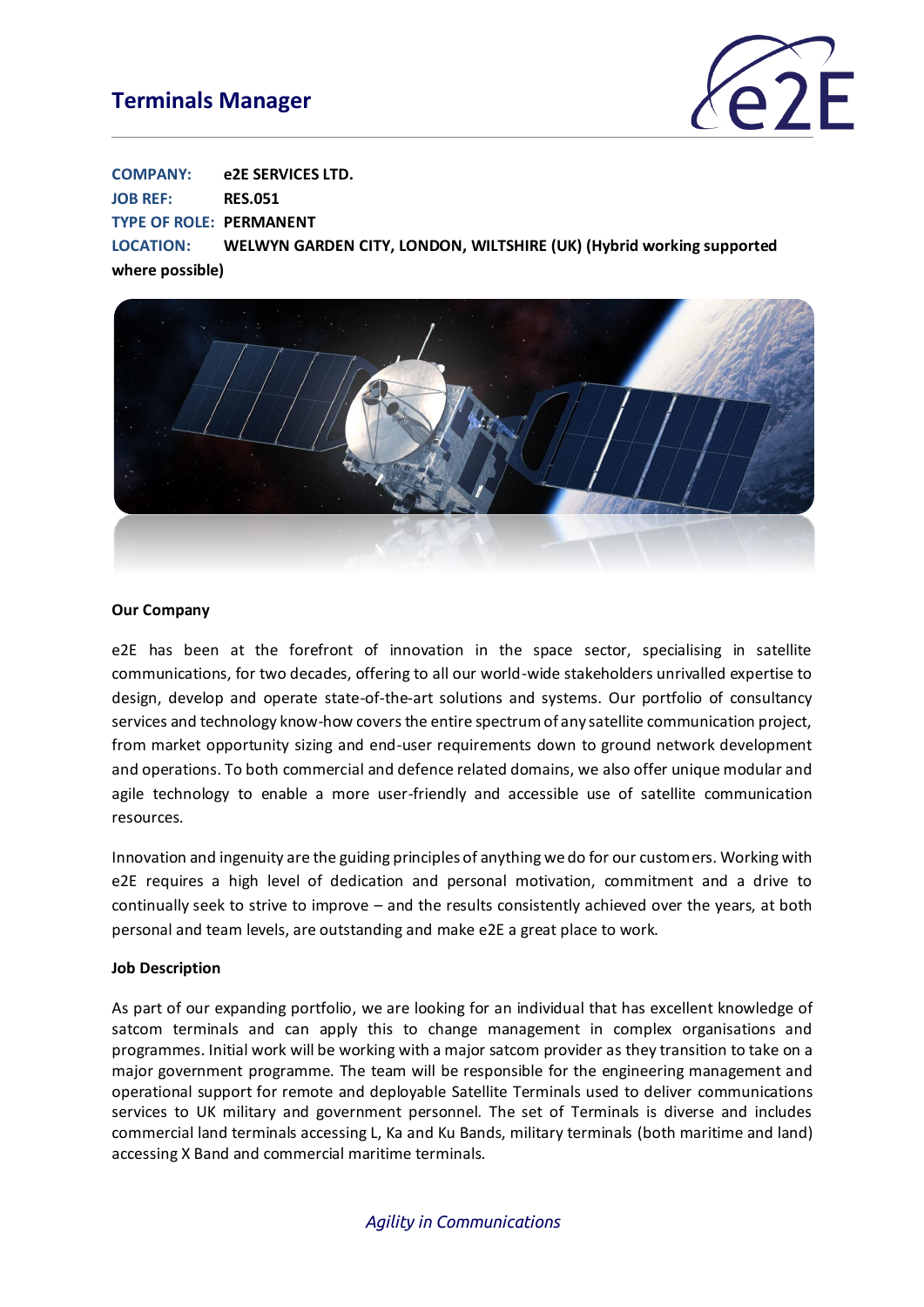# **Terminals Manager**



#### **Key Responsibilities**

The Terminals Manager will provide Subject Matter Expertise for the domain of commercial and military satellite communication terminals and will be expected to:

- Take ownership of the Terminals Engineering activities outlined in the programme Transition Plan.
- Set out the terminal operations ad maintenance activities required and how they will be carried out in collaboration with our customer.
- Deliver against the transition plan, with management reporting of progress to multiple stakeholders.
- Plan 'due diligence' activities and manage the team which includes Tier 2 suppliers.
- Use the current data to establish a Terminals Technical Repository, to provide a foundation to be developed during operations as part of continuous service improvement.
- Consolidate arrangements with Terminal OEMs providing 4th line support and for Post Design Services in operation as well as Tier 2 suppliers.
- Monitor the programme's service solution for any impact to terminals engineering and support.
- Consolidate the Terminals Strategy and establish Terminals and deployable asset certification standards.

#### **Skills, Character and Experience**

The candidate is expected to have strong organisational and team management skills and the technical knowledge and experience to conduct initial project work with our customer to effectively plan, monitor, supervise and deliver the mobilisation of the Terminals Engineering Group. The Terminals Engineering Group is one element of a wider engineering and operations organisation, and the candidate will need to work constructively with peers who are delivering mobilisation of the other parts of the consortium's organisation.

#### Essential

- At least 8 years of experience in satellite services and in particular satellite RF communications and terminals.
- Ability to engage productively with multi-disciplinary engineering teams during business change.
- Analytical skills to systematically plan and supervise evaluation of Terminals' and operational data.
- Experience of service operations support and engineering lifecycles.
- Well organised with the ability to multi-task.
- Collaborative mind-set and strong interpersonal skills.
- Critical thinking, communication, and relationship-building skills.
- Must be a UK national with UK SC Clearance or qualify for clearance.

#### Desirable

- University degree in Electrical/Mechanical Engineering, Computer Science or equivalent qualification.
- Ability to communicate at all levels of the business both internally and externally.